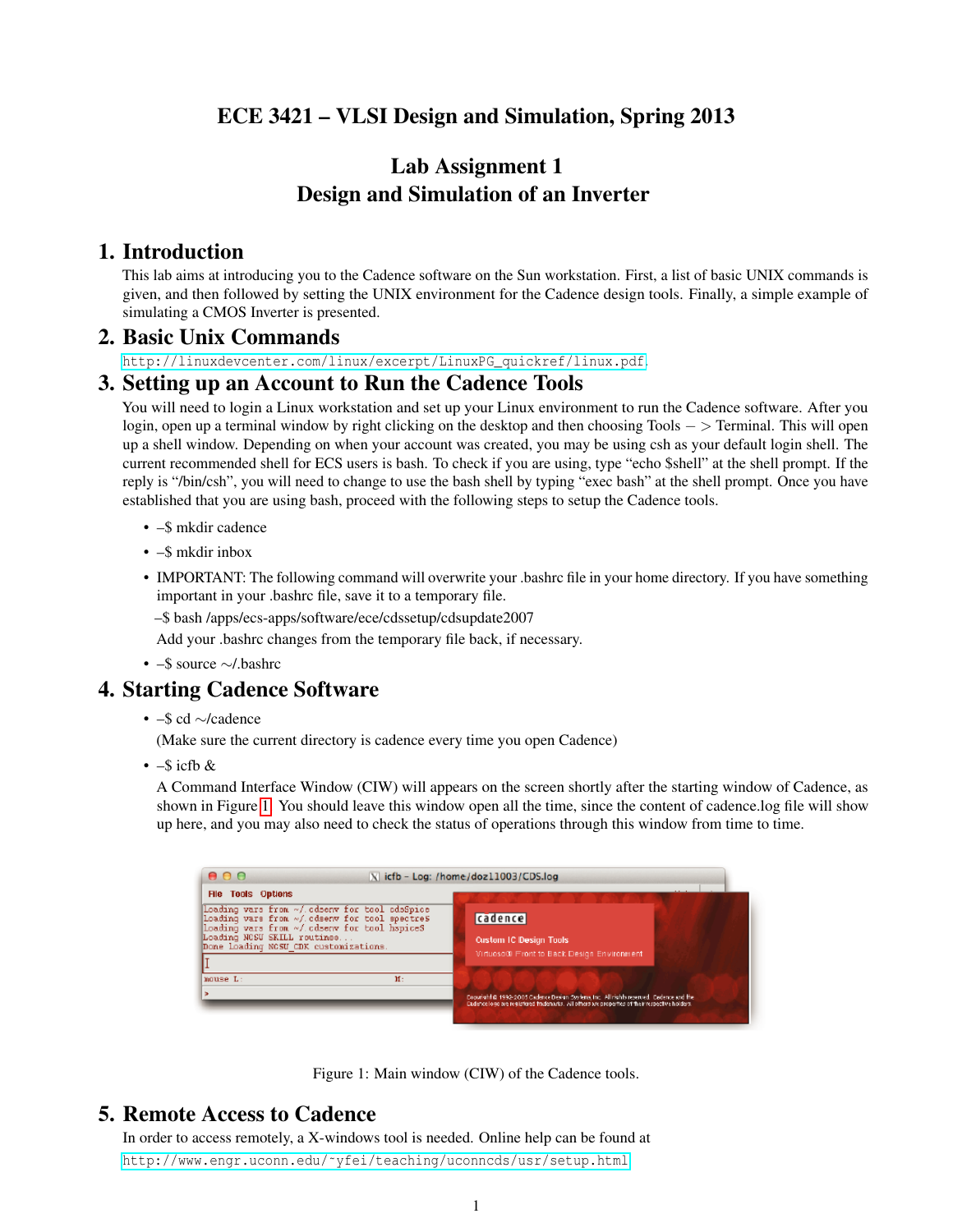# 6. Creating Inverter Schematic

[STEP 1:] In the CIW window, go to File  $\rightarrow$  New  $\rightarrow$  Library, a Create Library window appears as below. Fill out the pop-up form according to Figure [2,](#page-1-0) and click OK.

| 0.00    |                           |                                                     | $ X $ Create Library                                                                                                                                                                  |      |
|---------|---------------------------|-----------------------------------------------------|---------------------------------------------------------------------------------------------------------------------------------------------------------------------------------------|------|
| OK      | Cancel Apply              |                                                     |                                                                                                                                                                                       | Help |
| Library |                           |                                                     |                                                                                                                                                                                       |      |
| Name:   | ece3421                   |                                                     |                                                                                                                                                                                       |      |
| Path:   |                           |                                                     |                                                                                                                                                                                       |      |
|         | <b>Technology Library</b> |                                                     |                                                                                                                                                                                       |      |
|         | <b>Choose option:</b>     |                                                     | If this library will not contain physical design (i.e., layout) data you do not need a tech library.<br>Otherwise, you must either attach to an existing tech library or compile one. |      |
|         |                           | $\Diamond$ No tech library needed                   |                                                                                                                                                                                       |      |
|         |                           | $\blacklozenge$ Attach to existing tech library --> | AMI 0.60u C5N (3M, 2P, high-res)                                                                                                                                                      | -    |
|         |                           | Compile tech library                                |                                                                                                                                                                                       |      |
| Misc.   |                           |                                                     |                                                                                                                                                                                       |      |
|         |                           |                                                     |                                                                                                                                                                                       |      |
|         |                           | I/O Pad Type:<br>← Perimeter Area array             |                                                                                                                                                                                       |      |
|         |                           |                                                     |                                                                                                                                                                                       |      |

<span id="page-1-0"></span>Figure 2: Creating a new library.

[STEP 2:] In the CIW window, go to File  $\rightarrow$  New  $\rightarrow$  Cellview, A Create New File window appears like Figure [3a.](#page-1-1) Fill it out accordingly and click OK. Then a new Virtuoso Schematic Editing window appears as in Figure [3b.](#page-1-2)

<span id="page-1-1"></span>



<span id="page-1-2"></span>Figure 3: Creating and editing a new schematic.

[STEP 3:] In the Virtuoso Schematic Editing window, go to Add → Instance. An Add Instance window and a Component Browser window appears as shown in Figure [4](#page-2-0) and Figure [5a.](#page-2-1)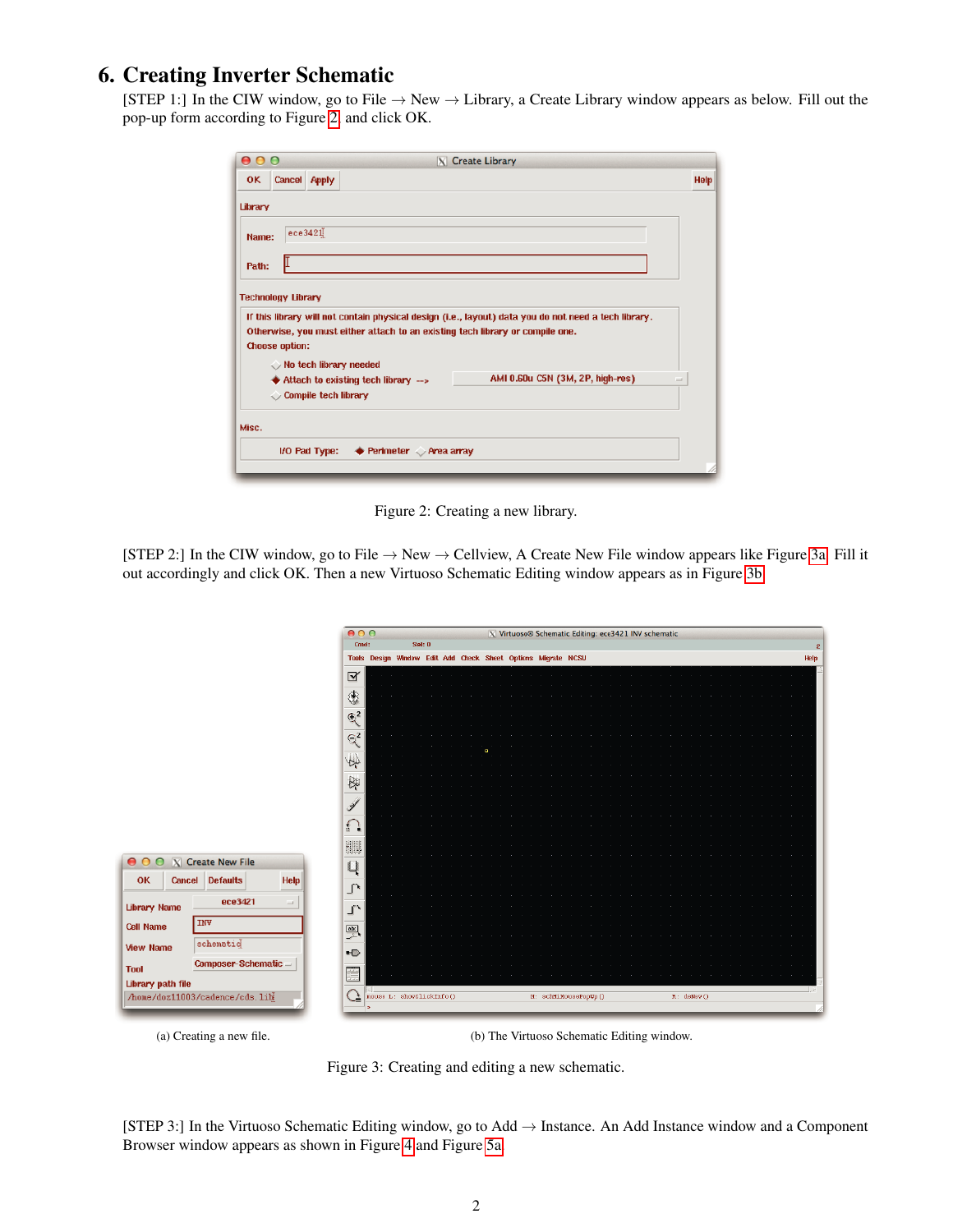|                                     | <b>O O X Component Browser</b> |                          |   |
|-------------------------------------|--------------------------------|--------------------------|---|
| <b>Commands</b>                     |                                | Help                     | л |
| Library                             | ami05Lib                       | $\overline{\phantom{a}}$ |   |
| <b>Flatten</b>                      | $\Box$                         |                          |   |
| <b>Filter</b>                       | 쳅                              |                          |   |
| basic<br>blocks<br>digital<br>opamp | Uncategorized                  |                          |   |
|                                     |                                |                          |   |

<span id="page-2-0"></span>Figure 4: Instance window.

[STEP 4:] Select AMI05LIB<sup>[1](#page-2-2)</sup> in Library, PMOS4 in Cell, and SYMBOL in View. And the Add instance window should now have the PMOS information filled in as in Figure [5a.](#page-2-1) If not, correct the information accordingly. Then Stamp a PMOS device symbol in the Virtuoso Schematic Editing window by double click on the place to put, as shown in Figure [5b.](#page-2-3)

<span id="page-2-1"></span>

| Sel: 0<br>Cmd:<br>000<br>$X$ Add Instance<br>Tools Design Window Edit Add Check Sheet Options Migrate NCSU<br><b>Help</b><br><b>Defaults</b><br>Cancel<br>Hide<br>নি<br>٩<br>ani05Lib<br><b>Browse</b><br><b>Library</b><br>$p_{\text{no}}$ s4<br>$\Leftrightarrow$ <sup>2</sup><br><b>Cell</b><br>symboli<br><b>Mew</b><br>تهیم<br>o.<br><b>Names</b><br><b>De</b><br>围<br>19<br><b>Columns</b><br>Array<br><b>Rows</b><br>"pch"<br>隙<br>1:600.0n<br>Sideways<br><b>Upside Down</b><br>Rotate<br>$Lw:1\varnothing u_1$<br>73<br>poh<br>Model name<br>飄<br>夏<br><b>Multiplier</b><br>ū<br>$10u$ $\chi$<br><b>Width</b><br>iPar('n')*iPar('w') $\breve{\mathbf{x}}$<br><b>Effective Width</b><br>nsusa 1: showElickInfo()<br>R:hiZomRelativeScale(get<br>M: schHildousePopUp() |  |           | 0.00 |  |  |  | X Virtuoso® Schematic Editing: ece3421 INV schematic |  |  |      |
|-------------------------------------------------------------------------------------------------------------------------------------------------------------------------------------------------------------------------------------------------------------------------------------------------------------------------------------------------------------------------------------------------------------------------------------------------------------------------------------------------------------------------------------------------------------------------------------------------------------------------------------------------------------------------------------------------------------------------------------------------------------------------------|--|-----------|------|--|--|--|------------------------------------------------------|--|--|------|
|                                                                                                                                                                                                                                                                                                                                                                                                                                                                                                                                                                                                                                                                                                                                                                               |  |           |      |  |  |  |                                                      |  |  |      |
|                                                                                                                                                                                                                                                                                                                                                                                                                                                                                                                                                                                                                                                                                                                                                                               |  |           |      |  |  |  |                                                      |  |  | Help |
|                                                                                                                                                                                                                                                                                                                                                                                                                                                                                                                                                                                                                                                                                                                                                                               |  |           |      |  |  |  |                                                      |  |  |      |
|                                                                                                                                                                                                                                                                                                                                                                                                                                                                                                                                                                                                                                                                                                                                                                               |  |           |      |  |  |  |                                                      |  |  |      |
|                                                                                                                                                                                                                                                                                                                                                                                                                                                                                                                                                                                                                                                                                                                                                                               |  |           |      |  |  |  |                                                      |  |  |      |
|                                                                                                                                                                                                                                                                                                                                                                                                                                                                                                                                                                                                                                                                                                                                                                               |  |           |      |  |  |  |                                                      |  |  |      |
|                                                                                                                                                                                                                                                                                                                                                                                                                                                                                                                                                                                                                                                                                                                                                                               |  |           |      |  |  |  |                                                      |  |  |      |
|                                                                                                                                                                                                                                                                                                                                                                                                                                                                                                                                                                                                                                                                                                                                                                               |  |           |      |  |  |  |                                                      |  |  |      |
|                                                                                                                                                                                                                                                                                                                                                                                                                                                                                                                                                                                                                                                                                                                                                                               |  |           |      |  |  |  |                                                      |  |  |      |
|                                                                                                                                                                                                                                                                                                                                                                                                                                                                                                                                                                                                                                                                                                                                                                               |  |           |      |  |  |  |                                                      |  |  |      |
|                                                                                                                                                                                                                                                                                                                                                                                                                                                                                                                                                                                                                                                                                                                                                                               |  |           |      |  |  |  |                                                      |  |  |      |
|                                                                                                                                                                                                                                                                                                                                                                                                                                                                                                                                                                                                                                                                                                                                                                               |  |           |      |  |  |  |                                                      |  |  |      |
|                                                                                                                                                                                                                                                                                                                                                                                                                                                                                                                                                                                                                                                                                                                                                                               |  |           |      |  |  |  |                                                      |  |  |      |
|                                                                                                                                                                                                                                                                                                                                                                                                                                                                                                                                                                                                                                                                                                                                                                               |  |           |      |  |  |  |                                                      |  |  |      |
| Length<br>خ می                                                                                                                                                                                                                                                                                                                                                                                                                                                                                                                                                                                                                                                                                                                                                                |  | 600.0n N. |      |  |  |  |                                                      |  |  |      |

(a) Add instance window (b) Stamping PMOS device.

<span id="page-2-3"></span>Figure 5: Adding instance window and stamping a PMOS device.

#### [STEP 5:] Repeat STEP 3 & 4 for an NMOS4 transistor.

[STEP 6:] In the Virtuoso Schematic Editing window, go to Add → Pin. Name the pin "A", direction set to input as shown in Figure [6.](#page-3-0)

<span id="page-2-2"></span><sup>&</sup>lt;sup>1</sup> If there isn't a ami05Lib in the library browser window, then just add the library with follow steps: In CIW window, go to Tools  $\rightarrow$  Library Path Editor; In the Editor window, go to Design → Add Library. Finally, in the Add Library window, go to /apps/ecs-apps/software/ece/AMSLib/AMI05/ami05Lib in Directory and select the ami05Lib in the Library, click OK to finish adding and the ami05Lib shown in Labrary Path Editor, save & close the window.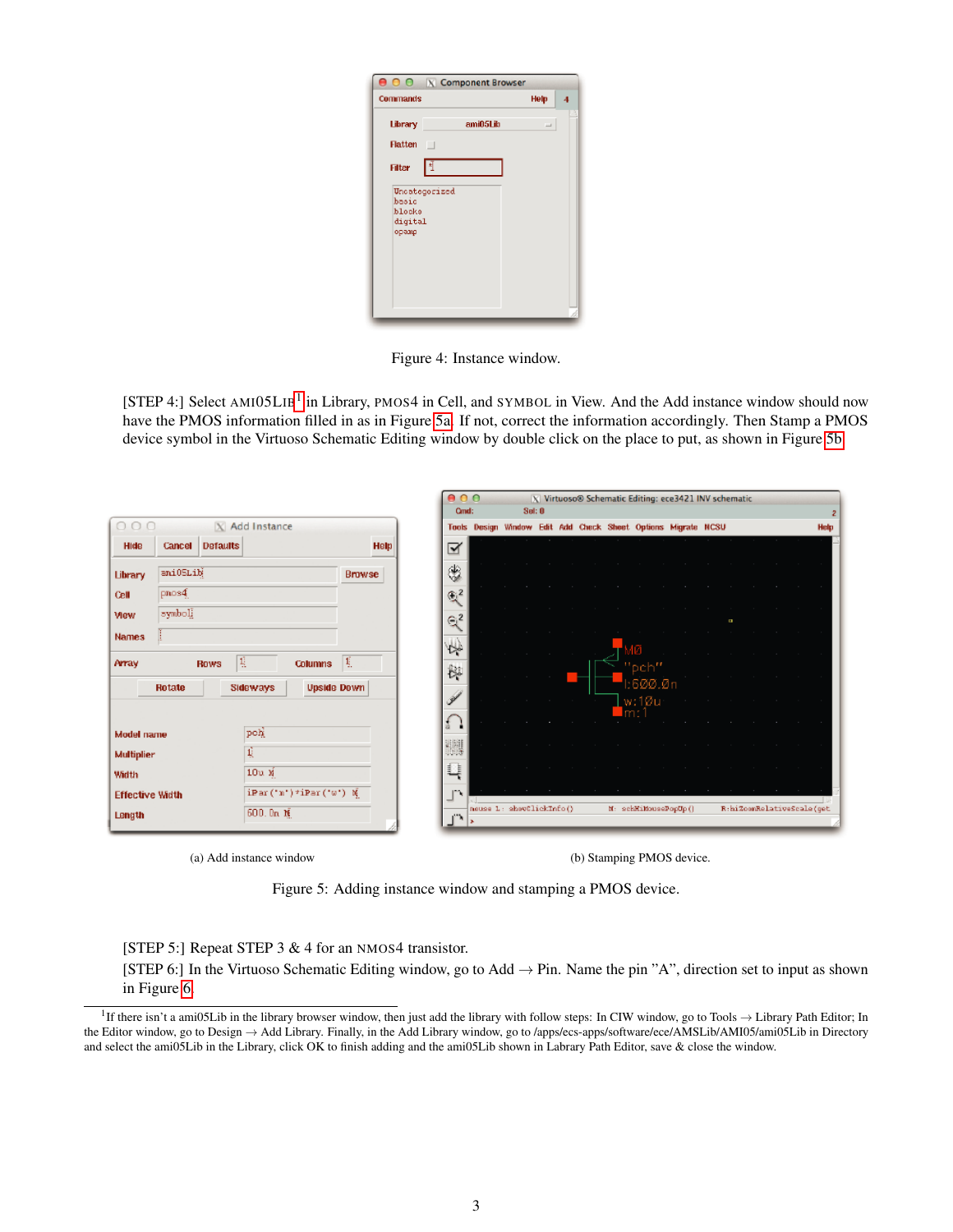| 000                     |               |                                 | $\times$ Add Pin                                  |                                              |  |  |  |  |  |  |  |
|-------------------------|---------------|---------------------------------|---------------------------------------------------|----------------------------------------------|--|--|--|--|--|--|--|
| Hide                    | <b>Cancel</b> | <b>Defaults</b>                 |                                                   | Help                                         |  |  |  |  |  |  |  |
| lÃ.<br><b>Pin Names</b> |               |                                 |                                                   |                                              |  |  |  |  |  |  |  |
| <b>Direction</b>        |               | <b>input</b><br>$\Box$          | Bus Expansion $\blacklozenge$ off $\heartsuit$ on |                                              |  |  |  |  |  |  |  |
| Usage                   |               | schematic =                     | Placement                                         | $\blacklozenge$ single $\heartsuit$ multiple |  |  |  |  |  |  |  |
|                         |               | Attach Net Expression: + No Ves |                                                   |                                              |  |  |  |  |  |  |  |
| <b>Boundy Bome</b>      |               | I.                              |                                                   |                                              |  |  |  |  |  |  |  |
| Default Net Borne       |               |                                 |                                                   |                                              |  |  |  |  |  |  |  |
| Fix it Reight           |               | 0 0625                          | Mark Style                                        | SSEX =                                       |  |  |  |  |  |  |  |
| <b>Rotate</b>           |               | Sideways                        | <b>Upside Down</b>                                | Show Sensitivity »:                          |  |  |  |  |  |  |  |

<span id="page-3-0"></span>Figure 6: Adding a New Pin.

[STEP 7:] Repeat STEP 6 for a pin named "B", direction set to output; A pin named "vdd", direction set to input; And a pin named "gnd", direction set to input.

[STEP 8:] Check each pin, make sure that pins "A", "vdd", and "gnd" have the direction set to input and pin "B" has the direction set to output. If not, the properties can be edited by going to Edit  $\rightarrow$  Properties  $\rightarrow$  Object.

[STEP 9:] In the Virtuoso Schematic Editing window, go to Add → Wire and connect the instances as shown in Figure [7.](#page-3-1)



Figure 7: Inverter schematic and CIW information for checking.

<span id="page-3-1"></span>[STEP 10:] In the Virtuoso Schematic Editing window, go to Design → Check and Save. You should have no errors or warnings when checking the CIW window. As shown in the bottom right window in Figure [7.](#page-3-1)

# 7. Symbol Creation of Sub-Circuits in Cadence

If a design is complicated, generally we use the top-down design method, or hierarchy structure. In this case, it is very beneficial to assign each sub-circuit a corresponding symbol (or icon) to represent that module. This step largely simplifies the schematic representation of the overall design. Thus, the SYMBOL view of a circuit module is an icon that stands for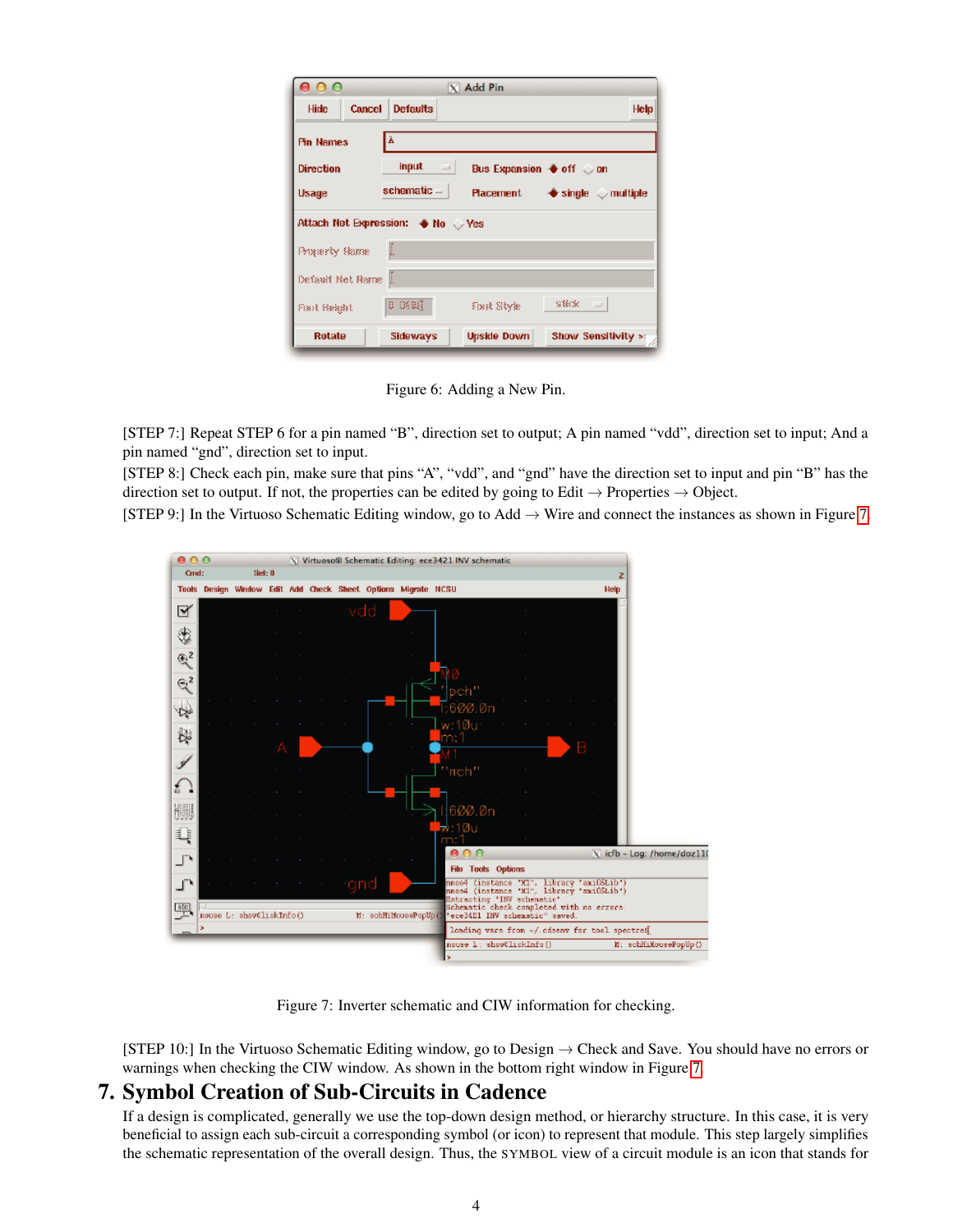the collection of all components within the module.

[STEP 1:] In the Virtuoso Schematic Editing window, go to Design → Create Cellview → From Cellview, the following window Figure [8](#page-4-0) will pop up.

| $\bullet\bullet\bullet$ |                         |                       |                  | X Cellview From Cellview         |                           |                   |
|-------------------------|-------------------------|-----------------------|------------------|----------------------------------|---------------------------|-------------------|
| <b>OK</b>               |                         | Cancel Defaults Apply |                  |                                  |                           | Help              |
| Cell Name               | <b>Library Name</b>     | $ $ есе342 $\P$<br>mū |                  |                                  |                           | <b>Browse</b>     |
|                         | From View Name          |                       | schematic $\Box$ | To View Name<br>Tool / Data Type | Sodaye<br>Composer-Symbol | $\qquad \qquad =$ |
|                         | <b>Display Cellview</b> |                       |                  |                                  |                           |                   |
| <b>Edit Options</b>     |                         |                       |                  |                                  |                           |                   |

<span id="page-4-0"></span>Figure 8: Cellview From Cellview form.

[STEP 2:] Check the view names and click OK. Make sure that the target view name is symbol, which is indicated in "To View Name". And check the following settings with Figure [9](#page-4-1) below.

| 000                       |                                                                    |                 | X Symbol Generation Options |           |                        |
|---------------------------|--------------------------------------------------------------------|-----------------|-----------------------------|-----------|------------------------|
| Cancel Apply<br><b>OK</b> |                                                                    |                 |                             |           | Help                   |
| Library Name              |                                                                    | Cell Name       |                             | View Name |                        |
| $ee$ 3421                 |                                                                    | INÝ.            |                             | symbol    |                        |
| <b>Pin Specifications</b> |                                                                    |                 |                             |           | <b>Attributes</b>      |
| Left Pins                 | A and vdd                                                          |                 |                             |           | List                   |
| <b>Right Pins</b>         | вĪ                                                                 |                 |                             |           | List                   |
| <b>Top Pins</b>           |                                                                    |                 |                             |           | <b>List</b>            |
| Bottom Pins               |                                                                    |                 |                             |           | List                   |
|                           | <b>Exclude Inherited Connection Pins:</b>                          |                 |                             |           |                        |
|                           | $\blacklozenge$ None $\Diamond$ All $\Diamond$ Only these: $\Vert$ |                 |                             |           |                        |
| Load/Save                 |                                                                    | Edit Attributes | Edit Labels                 |           | Edit Properties $\Box$ |

<span id="page-4-1"></span>Figure 9: Symbol Generation Options form.

[STEP 3:] In a new window, a symbol is automatically generated. The default shape of the symbol icon is a rectangle as shown in Figure [10.](#page-4-2)

| $\theta$         |                              |        |     |                                      |  |                       |  | V Virtuoso® Symbol Editing: ece3421 INV symbol |   |  |                            |  |      |
|------------------|------------------------------|--------|-----|--------------------------------------|--|-----------------------|--|------------------------------------------------|---|--|----------------------------|--|------|
| Cind:            |                              | Sel: 0 |     |                                      |  |                       |  |                                                |   |  |                            |  | 5    |
| <b>Tools</b>     |                              |        |     | Design Window Edit Add Check Options |  |                       |  |                                                |   |  |                            |  | Help |
| ٠                |                              |        |     |                                      |  |                       |  |                                                |   |  |                            |  |      |
| $\mathfrak{D}^2$ |                              |        |     |                                      |  |                       |  |                                                |   |  |                            |  |      |
| $\mathbb{R}^2$   |                              |        |     |                                      |  |                       |  |                                                |   |  |                            |  |      |
| $\Box$           |                              |        |     |                                      |  |                       |  |                                                |   |  |                            |  |      |
| Щ                |                              |        |     |                                      |  |                       |  |                                                |   |  |                            |  |      |
| Q                |                              |        |     |                                      |  |                       |  |                                                |   |  | <del>Dins</del> tanceName] |  |      |
| ¥                |                              |        |     |                                      |  |                       |  | В                                              |   |  |                            |  |      |
| €                |                              |        |     | gnd [@partName]                      |  |                       |  |                                                |   |  |                            |  |      |
| 翡                |                              |        | vdd |                                      |  |                       |  |                                                |   |  |                            |  |      |
| $-4$             |                              |        |     |                                      |  |                       |  |                                                |   |  |                            |  |      |
|                  |                              |        |     |                                      |  |                       |  |                                                |   |  |                            |  |      |
| Q                |                              |        |     |                                      |  |                       |  |                                                | c |  |                            |  |      |
| $[$ usak $]$     |                              |        |     |                                      |  |                       |  |                                                |   |  |                            |  |      |
| <b>W</b>         |                              |        |     |                                      |  |                       |  |                                                |   |  |                            |  |      |
| 芒                |                              |        |     |                                      |  |                       |  |                                                |   |  |                            |  |      |
|                  | mouse L: mouseSingleSelectPt |        |     |                                      |  | H: schftiMousePopUp() |  |                                                |   |  | R: schHiViewToView ()      |  | J.   |

<span id="page-4-2"></span>Figure 10: Automatically generated inverter symbol.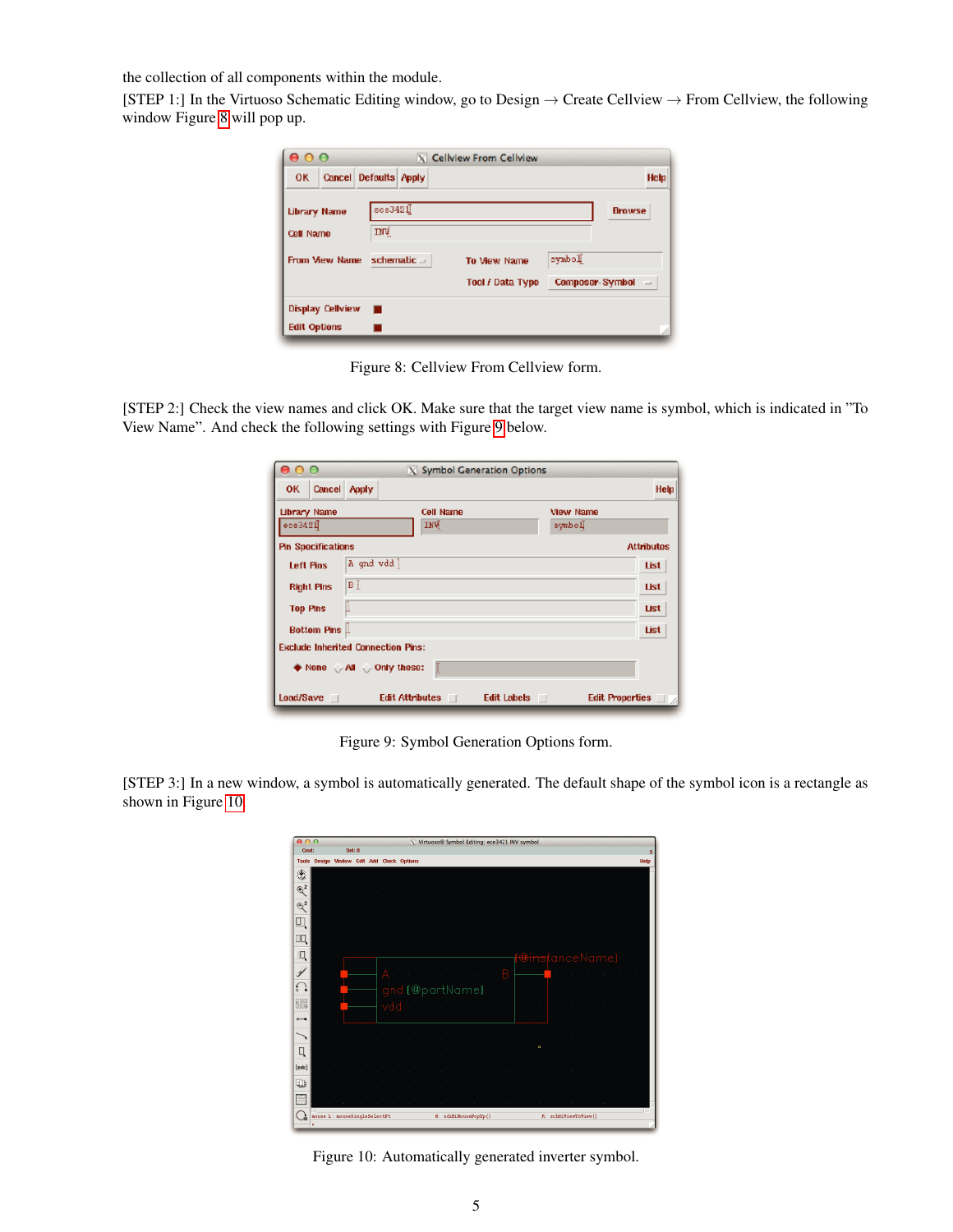[STEP 4:] Editing the shape of the symbol icon. You can do the following operations on your symbol: Deleting/replacing some existing parts; Adding new geometric shapes; Changing the locations for pins and instance name; Adding new labels; The commands can be find under Add and Edit menus, to draw the shape you want ,simply use line under shape in the Add menu, for instance.Pay attention to the top left corner, the content of cmd indicates the current editing mode. Figure [11](#page-5-0) shows an example of a manually created Inverters symbol, obtained by editing the symbol above.



<span id="page-5-0"></span>Figure 11: The inverter symbol after modification.

[STEP 5:] In Virtuoso Symbol Editing window, go to Design → Save. Thus, created our own symbol for future use. [STEP 6:] In CIW window, go to Tools  $\rightarrow$  Library Manager, as shown in Figure [12.](#page-5-1)

| 000                                                                                                                                                                                                                            |                                                           | X Library Manager: WorkArea: /home/doz11003/cadence |                     |
|--------------------------------------------------------------------------------------------------------------------------------------------------------------------------------------------------------------------------------|-----------------------------------------------------------|-----------------------------------------------------|---------------------|
| Edit -<br>View<br>File                                                                                                                                                                                                         | <b>Design Manager</b>                                     |                                                     | Help                |
| $\triangledown$ Show Categories                                                                                                                                                                                                | Show Files                                                |                                                     |                     |
| Library                                                                                                                                                                                                                        | Category                                                  | Cell                                                | <b>View</b>         |
| Fece 3421                                                                                                                                                                                                                      | Everything                                                | <b>INV</b>                                          | ĭ                   |
| NCSU TechLib tame<br>Stanford layout<br>US Sthe<br>US 10ths<br>shdlLib<br>aniOSLih<br>snalogLib<br>hasic<br>cdsDefTechLib<br>$vec-3421$<br>functional<br>generallib<br>ripper<br>sample<br>sheets<br>stanfordTechLib<br>G<br>а | E Everything<br><b>E</b> Uncategorized<br><b>E</b> Active | <b>INV</b>                                          | schematic<br>symbol |
| Messages                                                                                                                                                                                                                       |                                                           |                                                     |                     |
| to suppress this warning message.<br>o in                                                                                                                                                                                      | in /appa/eco-appa/software/ece/cdosetup/cds2007.lib       |                                                     |                     |
|                                                                                                                                                                                                                                |                                                           |                                                     |                     |

<span id="page-5-1"></span>Figure 12: The Library manager.

[STEP 7:] In Library Manager window, check Show Categories option. Click on the library created before. [STEP 8:] In Library Manager window, go to Edit  $\rightarrow$  Categories  $\rightarrow$  New, as shown in Figure [13.](#page-6-0) [STEP 9:] In New Category Window click on INV and click the right arrow and rename the category "Active", click OK.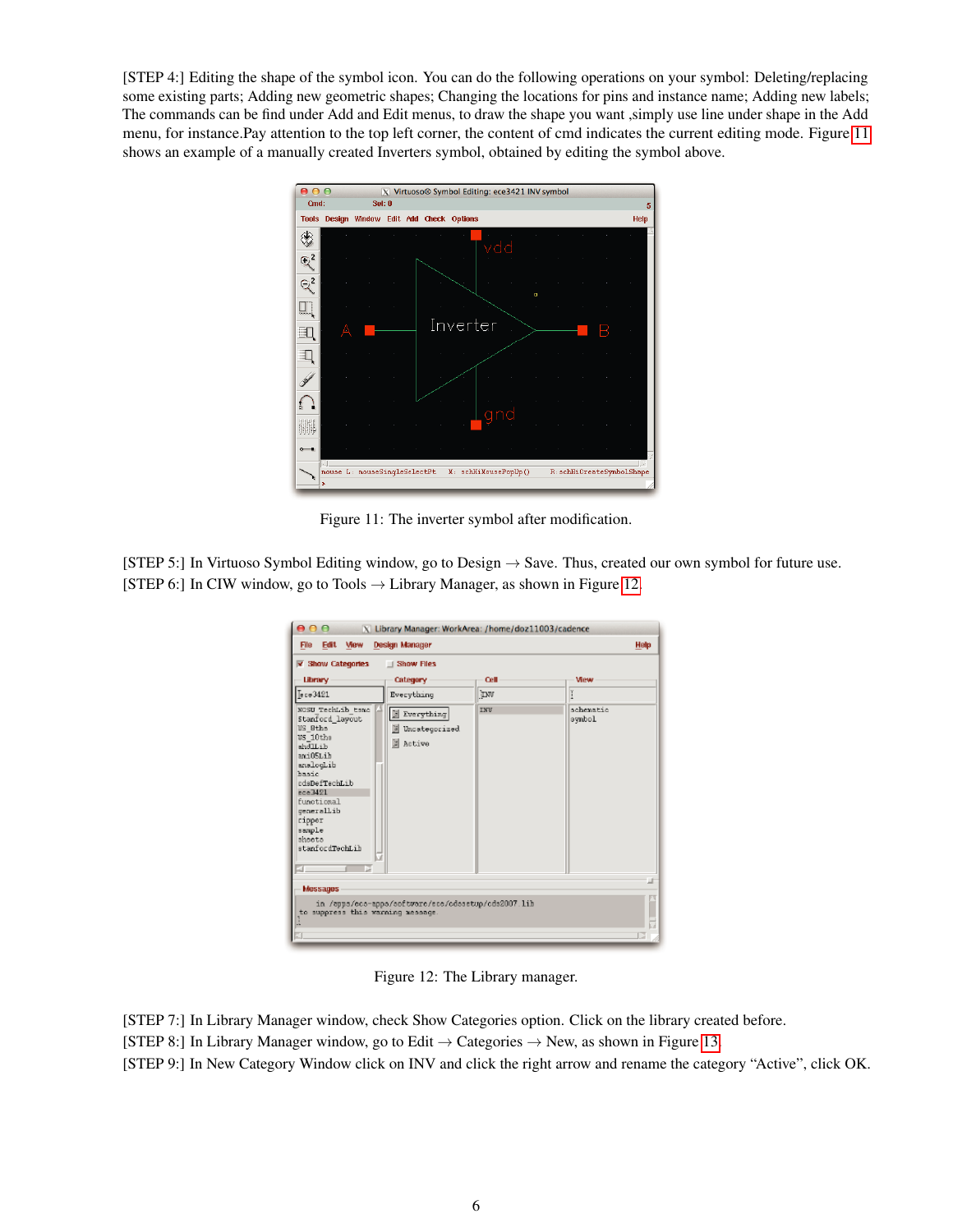| Category Name   Active<br>Cells             |                                   |             |               |
|---------------------------------------------|-----------------------------------|-------------|---------------|
| <b>Not in Category</b>                      |                                   | In Category |               |
|                                             | and car far<br><b>Contract</b>    | INV         |               |
| ŀ<br><b>Select</b><br><b>Sub-Categories</b> |                                   | Ť.          | Select        |
| Not in Category                             |                                   | In Category |               |
| Active                                      | <b>Samuelle</b><br><b>Rosener</b> |             |               |
| þ.<br>Select                                |                                   | ř.          | <b>Select</b> |

<span id="page-6-0"></span>Figure 13: The New Category Window.

# 8. Simulation using DC analysis

Now we are going to simulate the inverter we just created to confirm that it operates as we expect.

[STEP 1:] In the CIW window, go to File  $\rightarrow$  New  $\rightarrow$  Cellview. A Create New File window appears. Fill it out according to Figure [14](#page-6-1) and click OK. Then a new Virtuoso Schematic Editing window appears as we already know.

| 000                            |        | $ X $ Create New File |     |  |  |  |  |  |  |
|--------------------------------|--------|-----------------------|-----|--|--|--|--|--|--|
| ΩK                             | Cancel | Help                  |     |  |  |  |  |  |  |
| <b>Library Name</b>            |        | ece3421               | $=$ |  |  |  |  |  |  |
| <b>Cell Name</b>               |        | testing               |     |  |  |  |  |  |  |
| <b>View Name</b>               |        | schematic             |     |  |  |  |  |  |  |
| <b>Tool</b>                    |        | Composer-Schematic =  |     |  |  |  |  |  |  |
| Library path file              |        |                       |     |  |  |  |  |  |  |
| /home/doz11003/cadence/cds.lib |        |                       |     |  |  |  |  |  |  |
|                                |        |                       |     |  |  |  |  |  |  |

<span id="page-6-1"></span>Figure 14: Creating the test file.

[STEP 2:] Add an instance of the new INV symbol that we just created, as shown in Figure [15.](#page-6-2)

| 0.00            |                      |               | X Component Browser |                 |                  |                    |      |
|-----------------|----------------------|---------------|---------------------|-----------------|------------------|--------------------|------|
| <b>Commands</b> |                      |               |                     |                 | <b>Help</b><br>3 |                    |      |
| Library         |                      | ece3421       | $\equiv$            |                 |                  |                    |      |
| <b>Flatten</b>  |                      |               |                     |                 |                  |                    |      |
| <b>Filter</b>   | 団                    |               |                     |                 |                  |                    |      |
| Active          | Uncategorized<br>000 |               |                     | X Add Instance  |                  |                    |      |
|                 | Hide                 | Cancel        | <b>Defaults</b>     |                 |                  |                    | Help |
|                 | Library              | $\frac{1}{2}$ |                     |                 |                  | <b>Browse</b>      |      |
|                 | Cell                 | INV           |                     |                 |                  |                    |      |
|                 | View                 | ilodaye       |                     |                 |                  |                    |      |
|                 | <b>Names</b>         | li            |                     |                 |                  |                    |      |
|                 | <b>Array</b>         |               | <b>Rows</b>         | 4               | <b>Columns</b>   | ₫.                 |      |
|                 |                      | <b>Rotate</b> |                     | <b>Sideways</b> |                  | <b>Upside Down</b> |      |
|                 |                      |               |                     |                 |                  |                    |      |

<span id="page-6-2"></span>Figure 15: Main window (CIW) of the Cadence tools.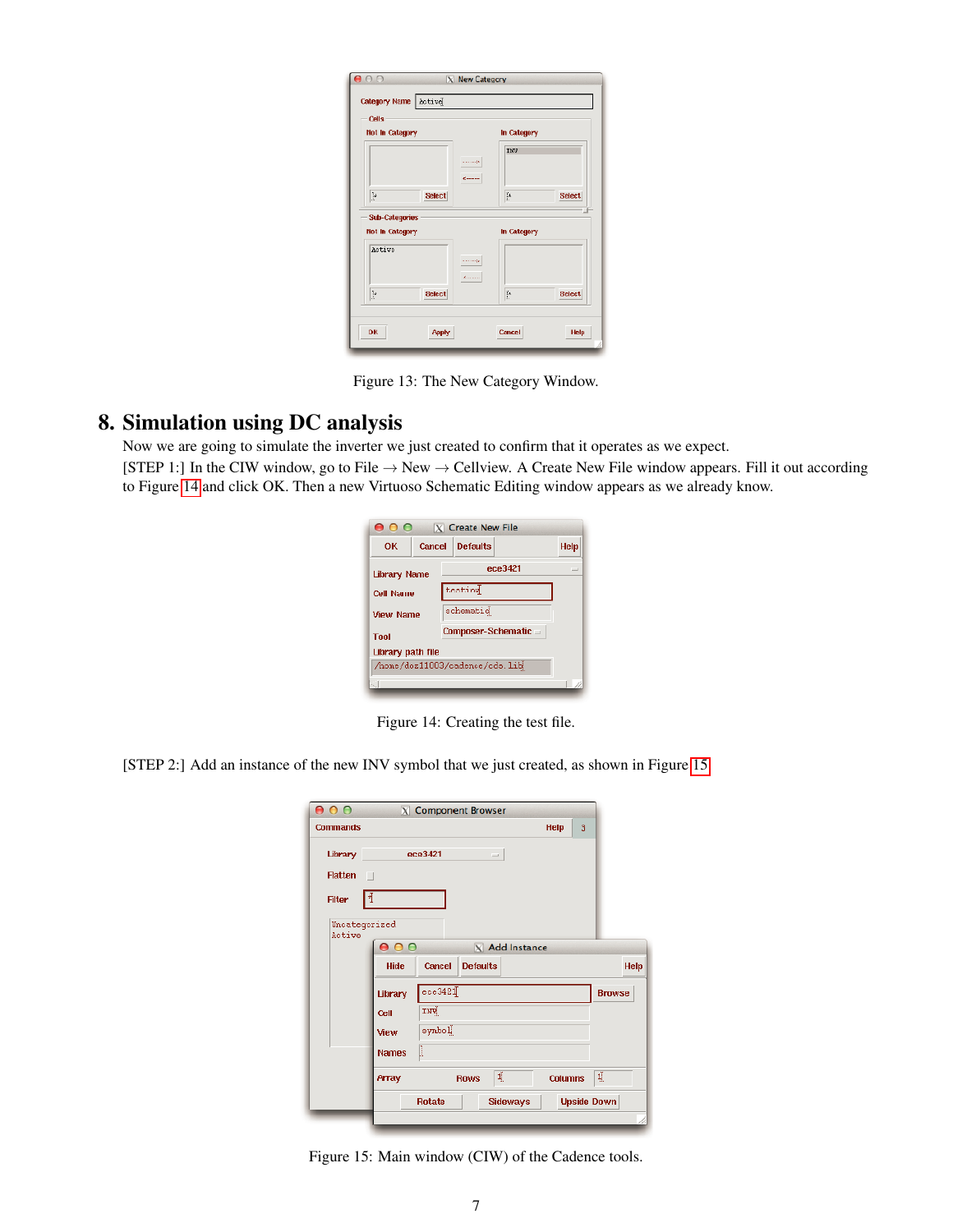[STEP 3:] Add a vdc instance from the analogLib library with DC voltage set to 0V, and Number of noise/freq. pairs to 0. Set the properties the same as in Figure [16.](#page-7-0) This vdc is used to connect Vin and gnd.

|                       |             |   | ок                               |                      |              | Cancel Apply Defaults Previous Next |                                      |                    | Help                 |
|-----------------------|-------------|---|----------------------------------|----------------------|--------------|-------------------------------------|--------------------------------------|--------------------|----------------------|
|                       |             |   | <b>Apply To</b><br>Show          |                      | only current | $instance =$<br>system user CDF     |                                      |                    |                      |
| <b>Commands</b>       | <b>Help</b> | 6 |                                  | <b>Browse</b>        |              |                                     | <b>Reset Instance Labels Display</b> |                    |                      |
|                       |             |   | <b>Property</b>                  |                      |              |                                     | Value                                |                    | <b>Display</b>       |
| Library               | analogLib   |   |                                  | Library Name         |              | analoguib                           |                                      |                    | off<br>$\equiv$      |
| <b>Flatten</b>        |             |   | Cell Name                        |                      | vdd          |                                     |                                      |                    | off<br>$\equiv$      |
|                       |             |   | <b>View Name</b>                 |                      | synboli      |                                     |                                      |                    | off<br>$\mathcal{L}$ |
| +vdd<br><b>Filter</b> |             |   |                                  | <b>Instance Name</b> | 44           |                                     |                                      |                    | off<br>$\equiv$      |
| vdc                   |             |   |                                  |                      |              | <b>Add</b>                          | <b>Delete</b>                        | Modify             |                      |
|                       |             |   |                                  | <b>User Property</b> |              | <b>Master Value</b>                 |                                      | <b>Local Value</b> | <b>Display</b>       |
|                       |             |   | <b>Ivstgnore</b>                 |                      | <b>TRUE</b>  |                                     | Ī                                    |                    | $\mathbf{r}$         |
|                       |             |   |                                  | <b>CDF Parameter</b> |              |                                     | Value                                |                    | <b>Display</b>       |
|                       |             |   | <b>AC magnitude</b>              |                      |              |                                     |                                      |                    | $\mathsf{off}$ =     |
|                       |             |   | AC phase                         |                      |              |                                     |                                      |                    | off<br>$\equiv$      |
|                       |             |   | DC voltage                       |                      |              |                                     |                                      |                    | off<br>$\sim$        |
|                       |             |   | Noise file name                  |                      |              |                                     |                                      |                    | off<br>$\sim$        |
|                       |             |   | Number of noise/freq pairs       |                      |              | 嘖                                   |                                      |                    | off<br>$\equiv$      |
|                       |             |   | XF magnitude                     |                      |              |                                     |                                      |                    | off<br>$\equiv$      |
| чJ                    |             |   | PAC magnitude                    |                      |              |                                     |                                      |                    | off<br>$\equiv$      |
|                       |             |   | PAC phase                        |                      |              |                                     |                                      |                    | off.<br>$\equiv$     |
|                       |             |   | Temperature coefficient 1        |                      |              |                                     |                                      |                    | off<br>$\sim$        |
|                       |             |   | <b>Temperature coefficient 2</b> |                      |              |                                     |                                      |                    | $=$ 110              |

<span id="page-7-0"></span>Figure 16: Adding vdc & Properties of vdc.

[STEP 4:] Add another vdc, with DC voltage set to 5V. This vdc is used to connect vdd and gnd.

[STEP 5:] Add an output pin named Vout.

[STEP 6:] In Virtuoso Schematic Editing window, go to Add → Wire, connecting all the components refer to Figure [18.](#page-8-0) The vdd and gnd symbols are also in the analogLib library.

[STEP 7:] In the Virtuoso Schematic Editing window, go to Add → Wire Name, name the input wire to the inverter Vin. So that we can assign input & output with name Vin & Vout in the following steps.

[STEP 8:] In the Virtuoso Schematic Editing window, go to Design → Check and Save. Correct any errors in your schematic figure. Check the CIW window for error information as shown in Figure [17.](#page-7-1)

| 000                                                                                      | X icfb - Log: /home/doz11003/CDS.log                                                   |      |  |
|------------------------------------------------------------------------------------------|----------------------------------------------------------------------------------------|------|--|
| <b>File Tools Options</b>                                                                |                                                                                        | Help |  |
| Loading spectrainl.cxt<br>Loading UltraSin.cxt<br>Loading AMS.cxt<br>Loading corners.cxt | Selecting corner "session-default" so that the model path matches the session default. |      |  |
| $house L:$                                                                               | $M$ :                                                                                  | B:   |  |
|                                                                                          |                                                                                        |      |  |

<span id="page-7-1"></span>Figure 17: Main window (CIW) of the Cadence tools.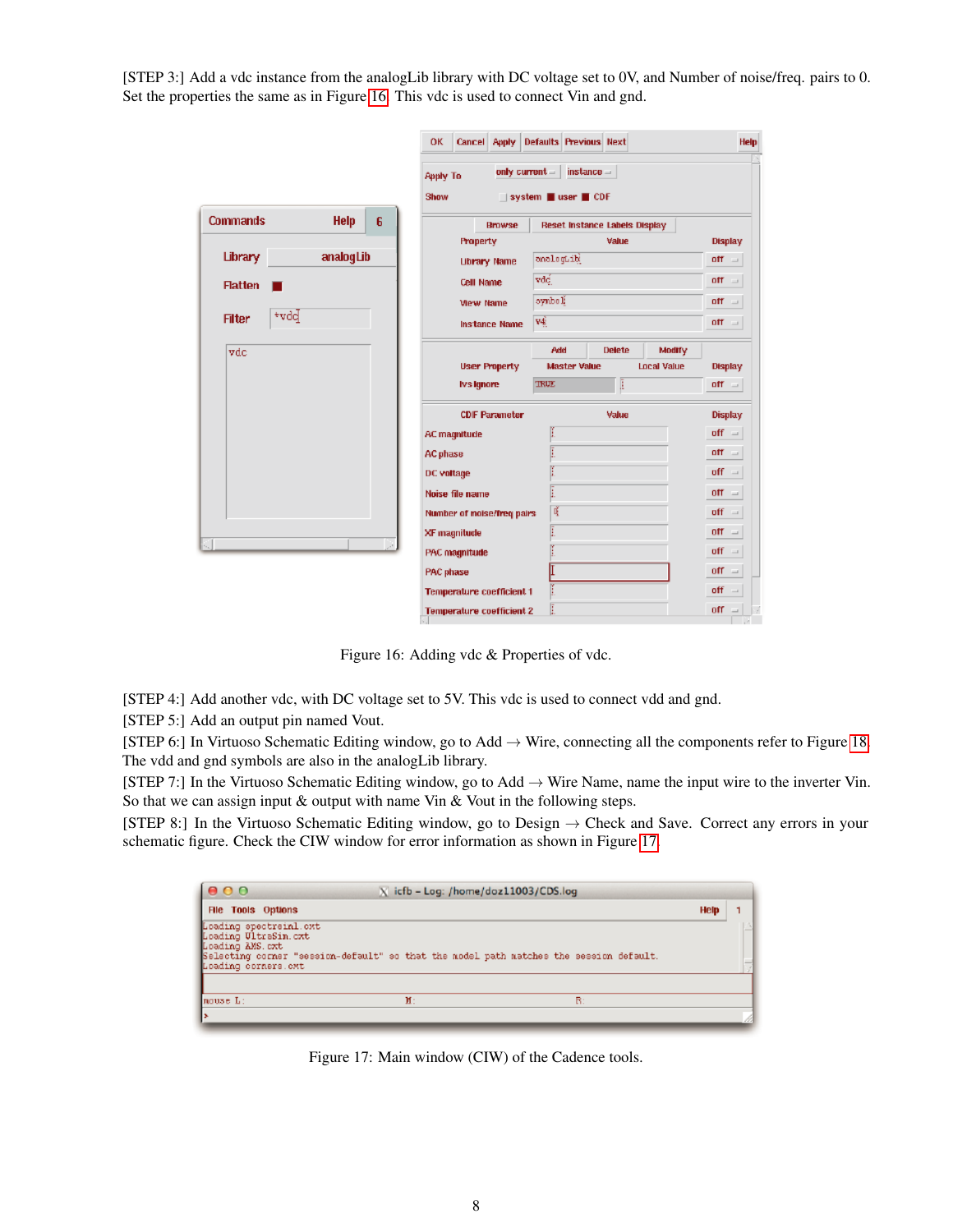

<span id="page-8-0"></span>Figure 18: The completed testinv schematic for DC analysis.

[STEP 9:] In the Virtuoso Schematic Editing window, go to Tools → Analog Environment, an Analog Circuit Design Environment window would appear as shown in Figure [19.](#page-8-1)

| <b>Status: Ready</b>               | T-27 C Simulator: spectre                                         | 8                             |
|------------------------------------|-------------------------------------------------------------------|-------------------------------|
|                                    | Session Setup Analyses Variables Outputs Simulation Results Tools | Help                          |
| Design                             | <b>Phalyses</b>                                                   |                               |
| Library ece3421<br>Cell<br>testiny | Arquments Enable<br>毒<br>Type                                     | 400<br><b>F TRAN</b><br>$-DC$ |
| <b>View</b><br>schematic           |                                                                   | H<br>$X$ $Y$ $Z$              |
| <b>Design Variables</b>            | <b>Outputs</b>                                                    | E                             |
| Value<br>x<br>Nane                 | Value<br>Plot Save March<br>步<br>Name/Signal/Expr                 |                               |
|                                    |                                                                   | $\frac{1}{2}$                 |
|                                    |                                                                   | $\frac{1}{200}$               |
| ×                                  | Replace<br><b>Plotting mode:</b><br>$\overline{\phantom{a}}$      |                               |

<span id="page-8-1"></span>Figure 19: Analog Circuit Design Environment window.

[STEP 10:] In the Analog Circuit Design Environment window, go to Setup → Model Libraries, a Model Library Setup window appears. Click the Browse button and choose the models directory, and then choose the ami05.scs model. Click Add, now as in Figure [20,](#page-9-0) click OK.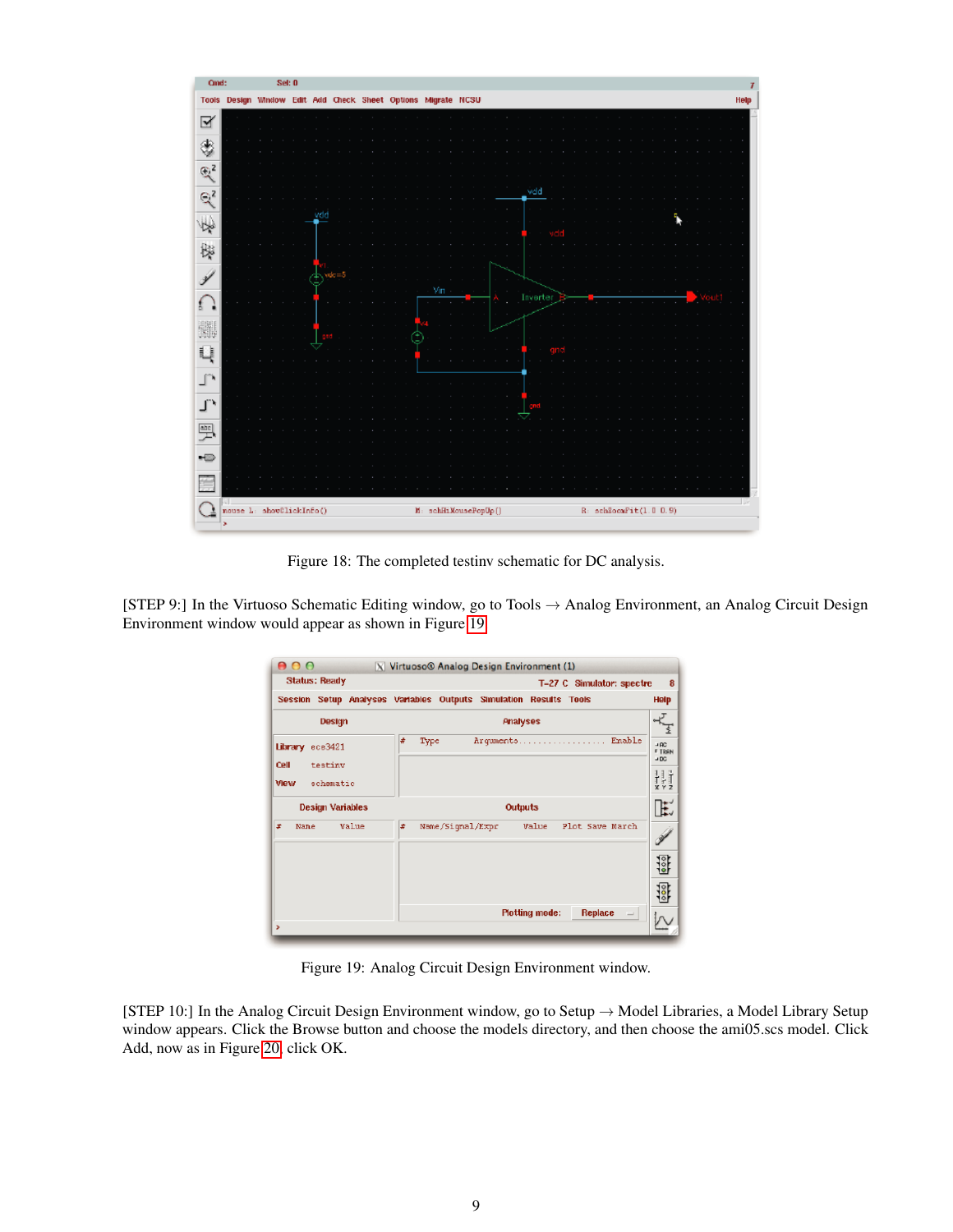| 000<br><b>OK</b> | X spectre0: Model Library Setup<br><b>Cancel</b><br><b>Defaults</b><br><b>Apply</b> |                | <b>Help</b>     |
|------------------|-------------------------------------------------------------------------------------|----------------|-----------------|
|                  |                                                                                     |                |                 |
|                  | #Disable   Model Library File                                                       | Section        | <b>Sunder</b>   |
|                  | /apps/ecs-apps/software/ece/AMSLib/AMIO5/models/ani05.scs                           |                | <b>Bisalite</b> |
|                  |                                                                                     |                |                 |
|                  |                                                                                     |                | 明               |
|                  |                                                                                     |                | Dovm            |
|                  | <b>Model Library File</b>                                                           | Section (opt.) |                 |
|                  |                                                                                     |                |                 |

<span id="page-9-0"></span>Figure 20: Adding model path.

[STEP 11:] In the Analog Circuit Design Environment window, go to Analysis  $\rightarrow$  Choose. Fill out the form according to Figure [21.](#page-9-1) Choose Component Parameter, then click Select Component,select the vdc connected to Vin from the schematic, then select dc.

| OK.             |                                    | <b>Cancel Defaults Apply</b>                  |                              |                                                 |      | Help |
|-----------------|------------------------------------|-----------------------------------------------|------------------------------|-------------------------------------------------|------|------|
| <b>Analysis</b> |                                    | $\vee$ tran                                   | o⊁dc ∴                       | $\Diamond$ ac $\Diamond$ noise                  |      |      |
|                 |                                    | ⇔xf –                                         | $\sim$ sens $-$              | $\bigcirc$ dematch $\bigcirc$ sth               |      |      |
|                 |                                    | $\bigcirc$ pz $-$                             | $\bigcirc$ sp $\blacksquare$ | $\Diamond$ envip $\Diamond$ pss                 |      |      |
|                 |                                    | $\triangledown$ pac $\blacksquare$            |                              | $\Diamond$ pnoise $\Diamond$ pxf $\Diamond$ psp |      |      |
|                 |                                    | $\Diamond$ qpss                               | $\Diamond$ qpac              | $\Diamond$ qpnotse $\Diamond$ qpxf              |      |      |
|                 |                                    | $\Diamond$ qpsp                               |                              |                                                 |      |      |
|                 |                                    |                                               | <b>DC Analysis</b>           |                                                 |      |      |
|                 |                                    | Save DC Operating Point                       |                              |                                                 |      |      |
|                 |                                    |                                               |                              |                                                 |      |      |
|                 | <b>Sweep Variable</b>              |                                               |                              |                                                 |      |      |
|                 | $\Box$ Temperature                 |                                               |                              | <b>Component Name</b>                           | 7V4T |      |
|                 |                                    |                                               |                              |                                                 |      |      |
|                 |                                    |                                               |                              |                                                 |      |      |
|                 | Design Variable                    |                                               |                              | <b>Select Component</b>                         |      |      |
|                 |                                    | Component Parameter<br><b>Nodel Parameter</b> |                              | Parameter Name                                  | đđ.  |      |
|                 |                                    |                                               |                              |                                                 |      |      |
|                 | <b>Sweep Range</b>                 |                                               |                              |                                                 |      |      |
|                 |                                    |                                               |                              |                                                 |      |      |
|                 | ♦ Start-Stop<br><b>Center-Span</b> |                                               | Start $\mathfrak{g}$         | Stop.                                           | 5.   |      |
|                 |                                    |                                               |                              |                                                 |      |      |
|                 | Sweep Type                         |                                               | $\circ$ Step Size            |                                                 |      |      |
|                 | $Linear = \square$                 |                                               |                              | <b>Number of Steps</b>                          | 5000 |      |
|                 |                                    | Add Specific Points                           |                              |                                                 |      |      |

<span id="page-9-1"></span>Figure 21: Setting up DC analysis.

[STEP 12:] In the Analog Circuit Design Environment window, go to Outputs  $\rightarrow$  To be Plotted  $\rightarrow$  Select on Schematic. Then go back to the testinv schematic window and select the Vin and Vout wires. Note, the wires should change color after selected, and the signals should be added in the outputs window as in Figure [22.](#page-10-0)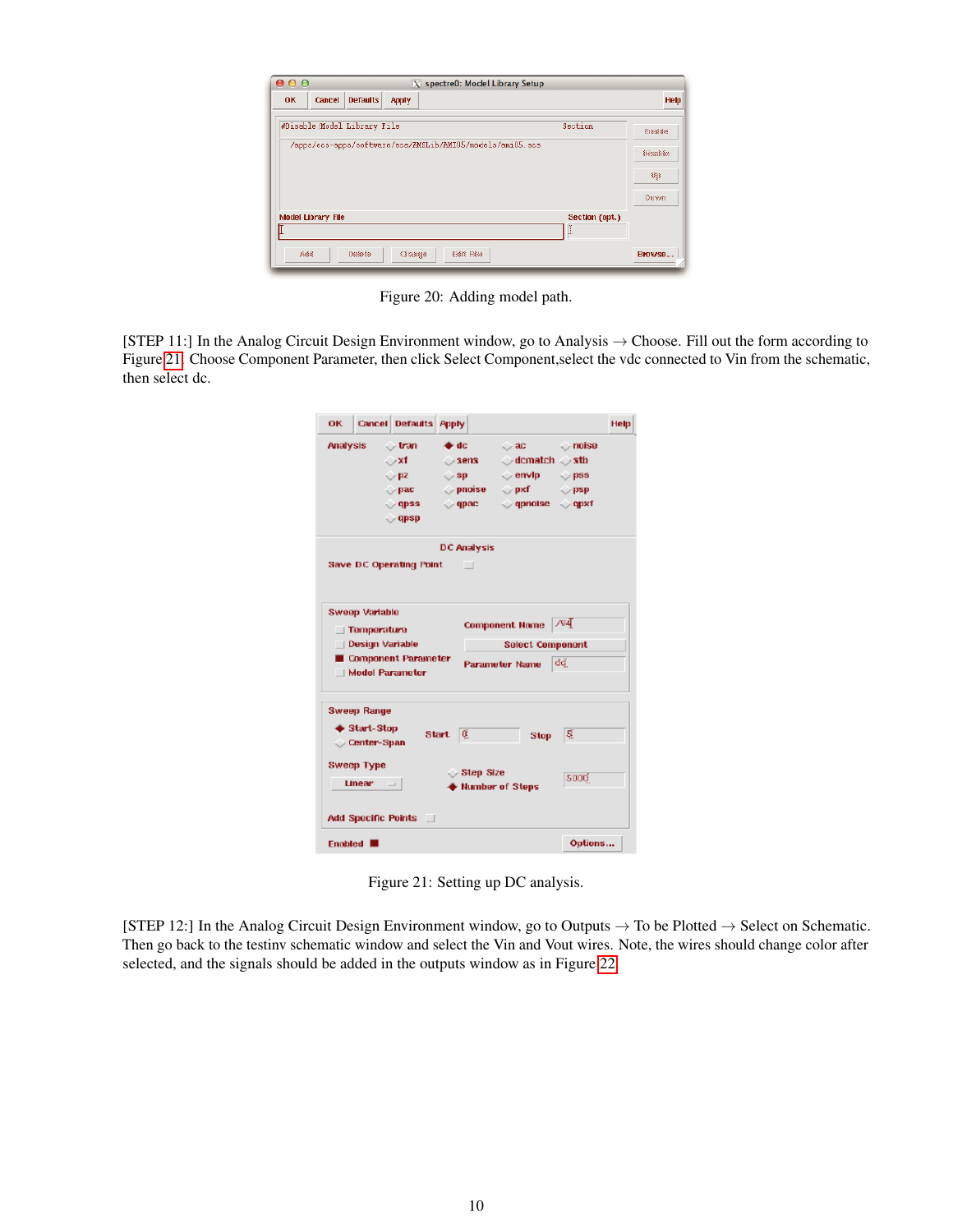| <b>Status: Ready</b>     | T=27 C Simulator: spectre                                         | 3                                                                                                                         |
|--------------------------|-------------------------------------------------------------------|---------------------------------------------------------------------------------------------------------------------------|
|                          | Session Setup Analyses Variables Outputs Simulation Results Tools | Help                                                                                                                      |
| Design                   | <b>Analyses</b>                                                   |                                                                                                                           |
| Library ece3421          | Enable<br>#<br>Type<br>Arguments                                  | $=$ RC<br><b>E TRAN</b>                                                                                                   |
| Cell<br>testiny          | 5<br>1<br>de.<br>$\theta$<br>5K<br>Line<br>ves                    | a po                                                                                                                      |
| <b>View</b><br>schematic |                                                                   | $\begin{array}{c} \begin{array}{c} \begin{array}{c} \text{1} \\ \text{T} \\ \text{X} \end{array} \end{array} \end{array}$ |
| <b>Design Variables</b>  | <b>Outputs</b>                                                    | 联                                                                                                                         |
| Value<br>#<br>Name       | Value<br>Plot Save March<br>#<br>Name/Signal/Expr                 |                                                                                                                           |
|                          | 1<br>Vin<br>ally no<br>ves                                        |                                                                                                                           |
|                          | 2<br>ally no<br>Vout1<br>yes                                      | <b>i</b> se                                                                                                               |
|                          |                                                                   | $\frac{1}{2}$                                                                                                             |
| ×                        | <b>Plotting mode:</b><br><b>Replace</b><br>$\equiv$               |                                                                                                                           |

<span id="page-10-0"></span>Figure 22: Analog Circuit Design Environment ready for a simulation.

[STEP 13:] In the Analog Circuit Design Environment window, go to Simulation  $\rightarrow$  Netlist and Run. The plot of the simulation should appear in a Waveform Window, like Figure [23.](#page-10-1) Add a marker to see the switching threshold. Save the plot with marker for the report, and finish problem 1.



<span id="page-10-1"></span>Figure 23: testinv simulation result.

#### 9. Simulation using transient analysis

[STEP 1:] Change the vdc, which connects to Vin, to a vpluse from analogLib under sources under independants library. Set the properties the same as in Figure [24.](#page-11-0)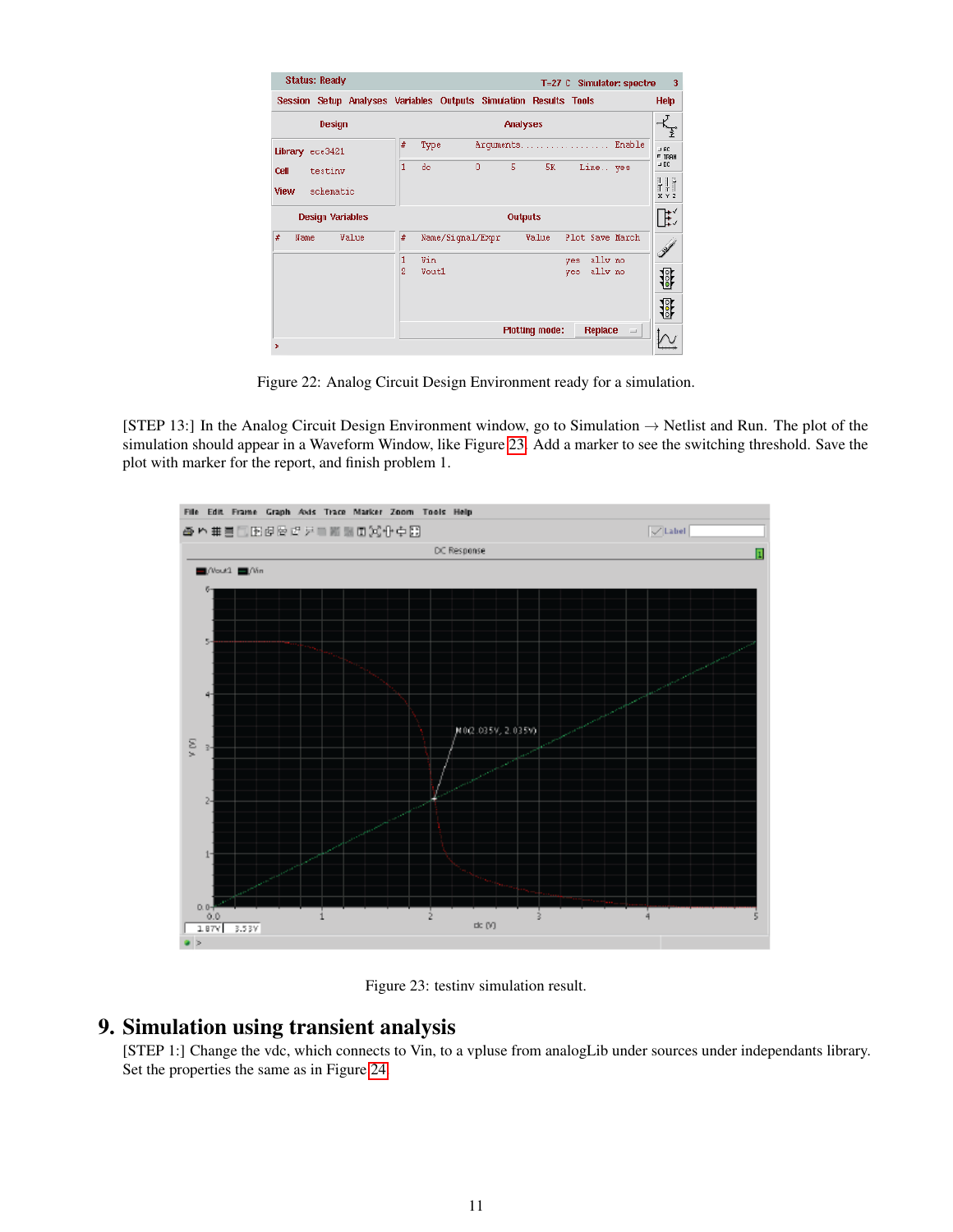|                                                                                                              |                                                                                                                                                                      | 000                                  |                 |                                                                        | X Add Instance |                    |      |
|--------------------------------------------------------------------------------------------------------------|----------------------------------------------------------------------------------------------------------------------------------------------------------------------|--------------------------------------|-----------------|------------------------------------------------------------------------|----------------|--------------------|------|
|                                                                                                              | Hide                                                                                                                                                                 | <b>Cancel</b>                        | <b>Defaults</b> |                                                                        |                |                    | Help |
| $\bigcirc$ $\bigcirc$ $\bigcirc$ $\mathbf{X}$ Component B<br><b>Commands</b><br><b>Help</b><br>5             | Library<br>Cell<br>View                                                                                                                                              | analogLih<br><b>vpulse</b><br>symbol |                 |                                                                        |                | <b>Browse</b>      |      |
| analogLib<br>Library                                                                                         | <b>Names</b>                                                                                                                                                         | l                                    |                 |                                                                        |                |                    |      |
| <b>Hatten</b>                                                                                                | <b>Array</b>                                                                                                                                                         |                                      | <b>Rows</b>     | 围.                                                                     | <b>Columns</b> | 1                  |      |
| 産<br><b>Filter</b>                                                                                           |                                                                                                                                                                      | Rotate                               |                 | <b>Sideways</b>                                                        |                | <b>Upside Down</b> |      |
| vexp<br>vnpn<br>vpnp<br>vpulse<br>vpul<br>vpwlf<br>$v$ sffm<br>vsin<br>vsource<br>VSS<br>vss inherit<br>vssa | <b>AC magnitude</b><br>AC phase<br>DC voltage<br>Voltage 1<br><b>Voltage 2</b><br>Delay time<br><b>Rise time</b><br><b>Fall time</b><br><b>Pulse width</b><br>Period |                                      |                 | 0.0V<br>$5.0 \frac{1}{2}$<br>Οğ<br>5ກ ຊ້<br>Sn &<br>Sn §<br>$15n \leq$ |                |                    |      |

<span id="page-11-0"></span>Figure 24: Adding vpulse & Properties of vpulse.

[STEP 2:] In the Virtuoso Schematic Editing window, go to Design  $\rightarrow$  Check and Save. The schematic should look like Figure [25.](#page-11-1) Correct any errors in your schematic figure. Check the CIW window for error information as shown in Figure [26.](#page-12-0)



<span id="page-11-1"></span>Figure 25: The completed testinv schematic for transient analysis.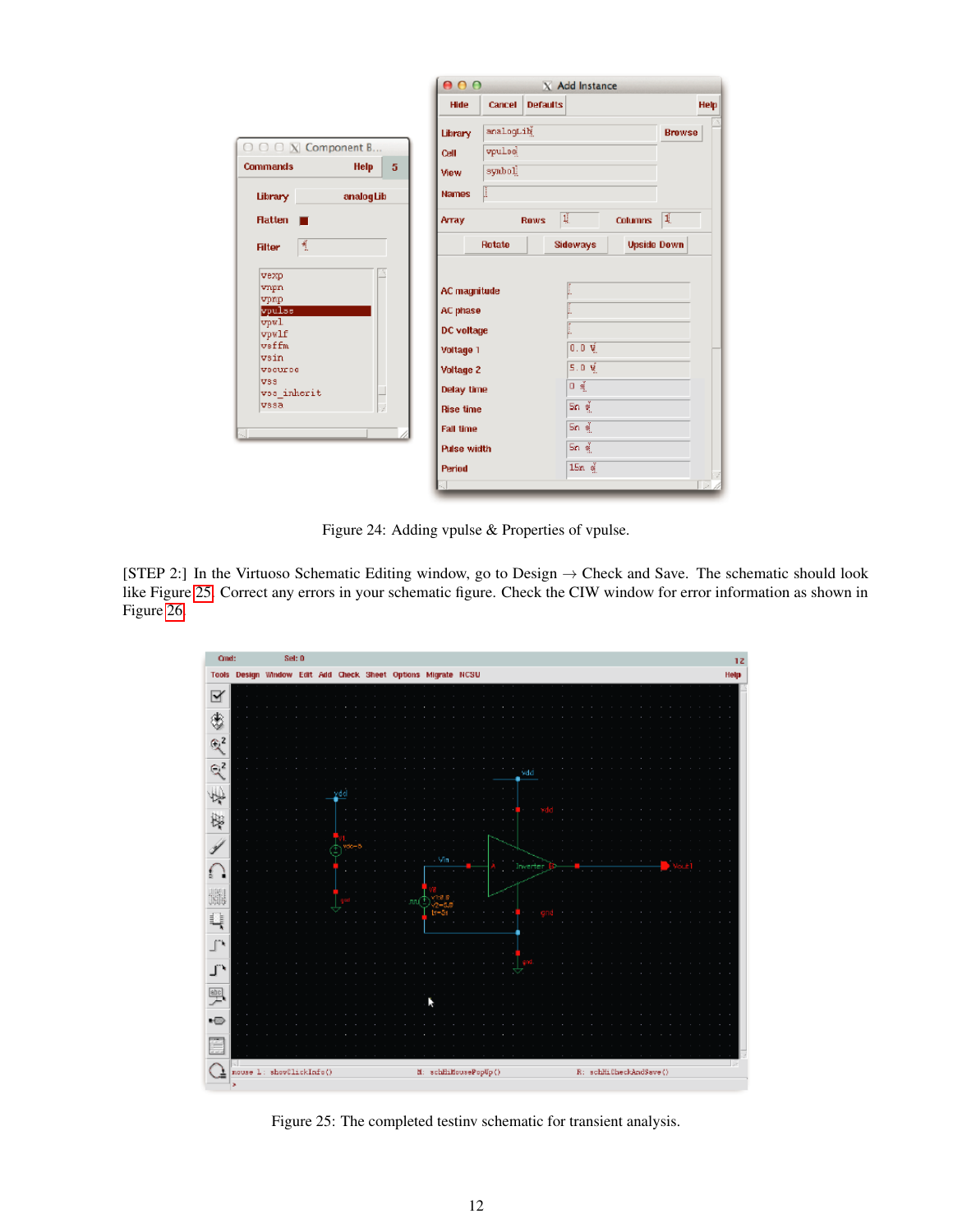| 000                                                                                       | X icfb - Log: /home/doz11003/CDS.log                                                   |    |      |  |
|-------------------------------------------------------------------------------------------|----------------------------------------------------------------------------------------|----|------|--|
| <b>File Tools Options</b>                                                                 |                                                                                        |    | Help |  |
| Loading spectreinl.cxt<br>Loading UltraSin.cxt<br>Loading AMS, ext<br>Loading corners oxt | Selecting corner "session-default" so that the model path matches the session default. |    |      |  |
| have L:                                                                                   | $M$ :                                                                                  | R: |      |  |
|                                                                                           |                                                                                        |    |      |  |

<span id="page-12-0"></span>Figure 26: Main window (CIW) of the Cadence tools.

[STEP 3:] In the Virtuoso Schematic Editing window, go to Tools → Analog Environment, an Analog Circuit Design Environment window would appear as shown in Figure [27.](#page-12-1)

| <b>Status: Ready</b>               | T-27 C Simulator: spectre                                         | 8                                                                                          |
|------------------------------------|-------------------------------------------------------------------|--------------------------------------------------------------------------------------------|
|                                    | Session Setup Analyses Variables Outputs Simulation Results Tools | <b>Help</b>                                                                                |
| Design                             | <b>Pinalyses</b>                                                  | €                                                                                          |
| Library ece3421<br>Cell<br>testiny | Arquments Enable<br>#<br>Type                                     | $-100$<br><b>F TRAN</b><br>$-100$                                                          |
| <b>View</b><br>schematic           |                                                                   | $\begin{array}{c} \n \frac{1}{2} & \frac{1}{2} \\ \frac{1}{2} & \frac{1}{2}\n \end{array}$ |
| <b>Design Variables</b>            | <b>Outputs</b>                                                    | E                                                                                          |
| Value<br>x<br>Nane                 | Value Plot Save March<br>x<br>Name/Siqnal/Expr                    |                                                                                            |
|                                    |                                                                   | 18                                                                                         |
|                                    |                                                                   | $\frac{1}{200}$                                                                            |
| ×                                  | <b>Plotting mode:</b><br>Replace<br>$\equiv$                      |                                                                                            |

<span id="page-12-1"></span>Figure 27: Analog Circuit Design Environment window.

[STEP 4:] In the Analog Circuit Design Environment window, go to Setup  $\rightarrow$  Model Libraries, a Model Library Setup window appears. Click the Browse button and choose the models directory, and then choose the ami05.scs model. Click Add, now as in Figure [28,](#page-12-2) click OK. (This is needed every time that a new simulation session is started.)

| 000<br>X spectre0: Model Library Setup                    |                |                  |
|-----------------------------------------------------------|----------------|------------------|
| Cancel<br><b>Defaults</b><br><b>OK</b><br><b>Apply</b>    |                | <b>Help</b>      |
| #Disable Model Library File                               | Section        | <b>Standard</b>  |
| /apps/ecs-apps/softvare/ece/AMSLib/AMIO5/models/ani05.scs |                | <b>Bistalita</b> |
|                                                           |                | 明                |
|                                                           |                | Dovm             |
| <b>Model Library File</b>                                 | Section (opt.) |                  |
|                                                           | U.             |                  |
|                                                           |                | Browse           |

<span id="page-12-2"></span>Figure 28: Adding model path.

[STEP 5:] In the Analog Circuit Design Environment window, go to Analysis  $\rightarrow$  Choose. Fill out the form according to Figure [29.](#page-13-0)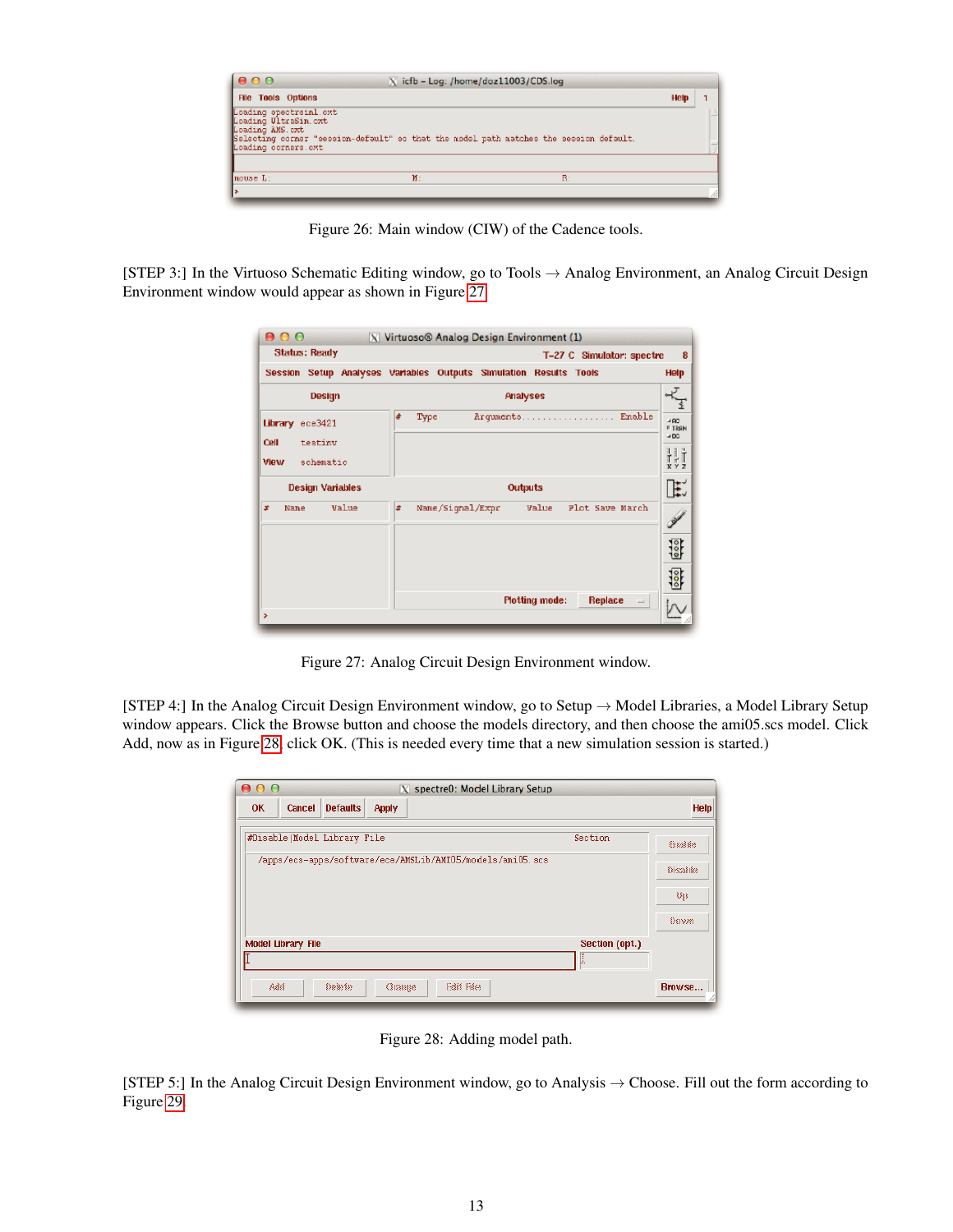|                  |                        |                                                                                                          |                                                                               | <b>O O X</b> Choosing Analyses -- Virtuoso® Analog De                                                                                                                                                                   |         |             |
|------------------|------------------------|----------------------------------------------------------------------------------------------------------|-------------------------------------------------------------------------------|-------------------------------------------------------------------------------------------------------------------------------------------------------------------------------------------------------------------------|---------|-------------|
|                  |                        | OK   Cancel Defaults   Apply                                                                             |                                                                               |                                                                                                                                                                                                                         |         | <b>Help</b> |
| <b>Analysis</b>  |                        | $\bullet$ tran<br>⇔xf ∴<br>$\triangledown$ pz $\blacksquare$<br>$\vee$ pac<br>$\vee$ qpss<br>$\vee$ qpsp | $\sim$ dc $\sim$<br>$\triangleright$ sens<br>$\vee$ spectron of $\mathsf{sp}$ | $\vee$ ac $\qquad \qquad \wedge$ noise<br>$\Diamond$ dcmatch $\Diamond$ stb<br>$\Diamond$ envip $\Diamond$ pss<br>$\Diamond$ pnoise $\Diamond$ pxf $\Diamond$ psp<br>$\Diamond$ qpac $\Diamond$ qpnoise $\Diamond$ qpxf |         |             |
|                  |                        |                                                                                                          | <b>Transient Analysis</b>                                                     |                                                                                                                                                                                                                         |         |             |
| <b>Stop Time</b> |                        | 15n                                                                                                      |                                                                               |                                                                                                                                                                                                                         |         |             |
|                  |                        | <b>Accuracy Defaults (empreset)</b>                                                                      | conservative   moderate   liberal                                             |                                                                                                                                                                                                                         |         |             |
|                  | <b>Transient Noise</b> |                                                                                                          |                                                                               |                                                                                                                                                                                                                         |         |             |
|                  | Enabled <b>N</b>       |                                                                                                          |                                                                               |                                                                                                                                                                                                                         | Options |             |

<span id="page-13-0"></span>Figure 29: Setting up transient analysis.

[STEP 6:] In the Analog Circuit Design Environment window, go to Outputs  $\rightarrow$  To be Plotted  $\rightarrow$  Select on Schematic. Then go back to the testinv schematic window and select the Vin and Vout wires. Note, the wires should change color after selected, and the signals should be added in the outputs window as in Figure [30.](#page-13-1)

|                                             | Status: Selecting outputs to be plotted<br>T=27 C Simulator: spectre | 8                                  |
|---------------------------------------------|----------------------------------------------------------------------|------------------------------------|
| Session                                     | Setup Analyses Variables Outputs Simulation Results Tools            | <b>Help</b>                        |
| Design                                      | Analyses                                                             |                                    |
| Library<br>ece3421                          | Enable<br>#<br>Arquments<br>Type                                     | $\rightarrow$ BC.<br><b>E TRAN</b> |
| Cell<br>testing                             | 15n<br>1<br>O<br>tran<br>yes                                         | $\rightarrow$ DC.                  |
| <b>View</b><br>schematic                    |                                                                      | H<br>$X$ $Y$ $Z$                   |
| <b>Design Variables</b>                     | <b>Outputs</b>                                                       | E                                  |
| #<br>Value<br>Name                          | #<br>Plot Save March<br>Value<br>Name/Signal/Expr                    |                                    |
|                                             | ally no<br>1<br><b>Yin</b><br>ves                                    |                                    |
|                                             | 2<br>ally no<br>Vout<br>ves                                          | ist<br>19                          |
|                                             |                                                                      | 18                                 |
| > Select on Schematic Outputs to Be Plotted | <b>Plotting mode:</b><br>Replace<br>$\qquad \qquad =$                |                                    |

<span id="page-13-1"></span>Figure 30: Analog Circuit Design Environment ready for a simulation.

[STEP 7:] In the Analog Circuit Design Environment window, go to Simulation  $\rightarrow$  Netlist and Run. The plot of the simulation should appear in a Waveform Window, like Figure [31.](#page-14-0)

[STEP 8:] Add a marker to show the switching threshold, save the plots with marker for the report, and finish problem 2. [STEP 9:] Exit the Analog Circuit Design Environment Simulation window, and then exit the Virtuoso Schematic Editing window.

[STEP 10:] In the CIW window, go to File  $\rightarrow$  Exit. Make a copy of files for future reference, and now you've finished all the contents of Lab-1 of ECE 3421.